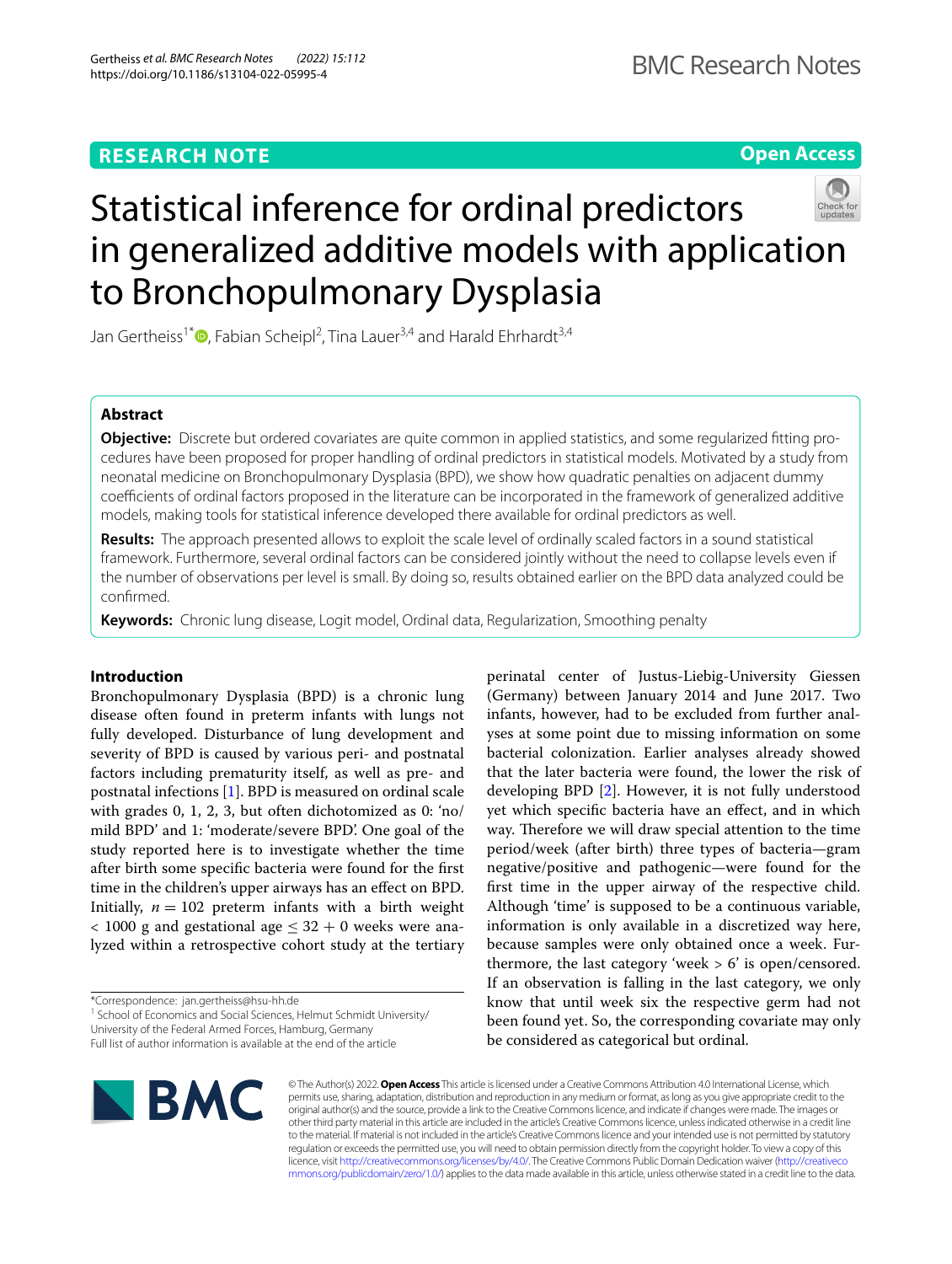Besides the information on bacteria, some additional risk factors need to be taken into account, such as the weight and sex of the child, the number of days antibiotics and steroids were given, or information on multiples. For doing so, a logit model with categorical/ordinal predictor 'bacteria/week' and additional, potentially confounding covariates may be ft. Typically, a categorical predictor is included as dummy-coded factor, ignoring, however, the information on the categories' ordering (if so). In the case presented, additional problems are caused by the fact that some categories/levels only have a few observations, and sometimes all those observations are falling in the same response category. Consequently, some coefficients in a logit model fit via usual maximum likelihood tend towards ±∞.

For preventing numerical problems like infating regression coefficients, penalization can be a viable solution [[3\]](#page-5-2). Furthermore, a penalty term can be used for exploiting/respecting a covariate's ordinal scale level. Following  $[4-7]$  $[4-7]$ , for instance, a difference/smoothing penalty might be put on adjacent dummy coefficients of the ordinal factor when ftting the model. An approach that has already been applied successfully in medical research; see, e.g.,  $[8, 9]$  $[8, 9]$  $[8, 9]$  $[8, 9]$ . In the BPD application, however, the question naturally arises how to test for signifcance of the ordinal predictor in the penalized setting. In a linear model with normal errors, this can be done using a (restricted) likelihood ratio test  $[10-13]$  $[10-13]$ , after rewriting the ordinal penalty as a mixed model  $[14–16]$  $[14–16]$  $[14–16]$ . However, the corresponding test is not available for generalized linear models, such as the logit model considered here. In this note, we will illustrate how technology developed for generalized additive models [\[17](#page-5-11), [18\]](#page-5-12) can be used to ft generalized linear and additive models with ordinal smoothing penalty, and conduct further statistical inference.

## **Main text**

## **Methods**

Given a response *y* with distribution from a simple exponential family, and a set of covariates  $x_1, \ldots, x_p$ , a generalized additive model [\[17\]](#page-5-11) has the form:

$$
\eta = \alpha + f_1(x_1) + \ldots + f_p(x_p), \ \mu = h(\eta), \tag{1}
$$

where  $\mu$  is the (conditional) mean of y given the covariates, *h* is a (known) response function, and  $\eta$  is comparable to the linear predictor in generalized linear models  $[19, 20]$  $[19, 20]$  $[19, 20]$  $[19, 20]$  $[19, 20]$ . The difference to a generalized linear model is that non-linear functions  $f_j$ ,  $j = 1, \ldots, p$ , are allowed in  $\eta$ , but still the structure of  $\eta$  is additive. Of course, if  $f_j$  are restricted to be linear, a generalized linear model is obtained as a special case. In a (generalized) additive model, however, it is usually only assumed that

$$
f_j(x) = \sum_{r=1}^{q_j} \beta_{jr} B_{jr}(x),
$$
 (2)

coefficients. That means, we assume that

with  $B_{j1}(x), \ldots, B_{jq_j}(x)$  being a reasonably rich set of basis functions chosen for function  $f_j$ , and  $\beta_{j1}, \ldots, \beta_{jq_j}$  are the corresponding basis coefficients. When fitting those basis coefficients to the data, a penalty term  $J_i(\beta_i)$  is typically added for each covariate  $x_i$ , penalizing wiggly basis coefficients and thus wiggly functions  $f_i$ . The strength of the penalty and hence the amount of smoothing is controlled through a tuning parameter, often denoted by  $\lambda_i$ .

Now suppose you have a categorical predictor  $x_i$  with levels  $1, \ldots, k_i$ . Then, there is a somewhat natural basis: the basis of (dummy) functions  $(l = 1, \ldots, k_i)$ 

<span id="page-1-0"></span>
$$
B_{jl}(x_j) = \begin{cases} 1 & \text{if } x_j = l, \\ 0 & \text{otherwise.} \end{cases}
$$
 (3)

Since we know that  $x_j$  can only take values  $1, \ldots, k_j$ , we do not need to think about the type and number of basis functions, placing of knots, etc., as we usually do with continuous covariates. If now a (quadratic) frst-order difference penalty

<span id="page-1-1"></span>
$$
J_j(\beta_j) = \sum_{l=2}^{k_j} (\beta_{jl} - \beta_{j,l-1})^2,
$$
 (4)

is put on the basis/dummy coefficients  $\beta_j = (\beta_{j1}, \dots, \beta_{jk_j})^\top$ , this gives exactly the smoothing penalty as mentioned above  $[4-7]$  $[4-7]$ . Alternatively, the second-order penalty

<span id="page-1-2"></span>
$$
J_j(\beta_j) = \sum_{l=2}^{k_j-1} ((\beta_{j,l+1} - \beta_{jl}) - (\beta_{jl} - \beta_{j,l-1}))^2
$$
  
= 
$$
\sum_{l=2}^{k_j-1} (\beta_{j,l+1} - 2\beta_{jl} + \beta_{j,l-1})^2,
$$
 (5)

can be used [[14\]](#page-5-9). One of the benefts of considering ordinal predictors along with quadratic diference penalties in the framework of generalized additive models is that after implementing basis  $(3)$  $(3)$  in the appropriate way, gam() from mgcv can be used directly to ft a generalized linear/additive model with ordinal predictor(s) as needed for the BPD data. Besides pure model ftting, however, this provides us with additional tools; in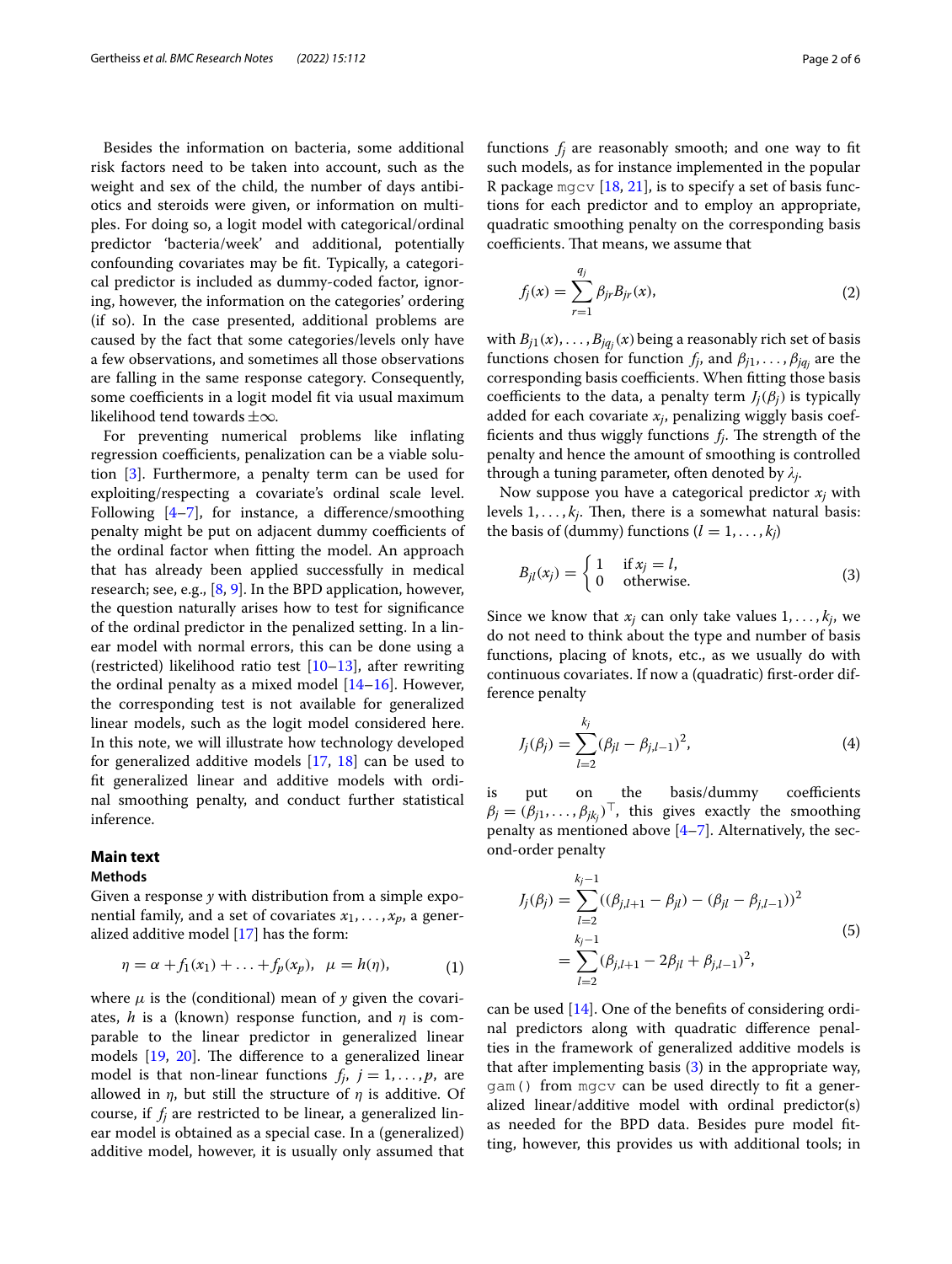particular, built-in estimation of the penalty/smoothing parameter(s) via (restricted) maximum likelihood ((RE) ML), further statistical inference, such as confdence intervals, and checking signifcance of smooth terms. Those tools utilize the mixed model and Bayesian interpretation of quadratic smoothing penalties on basis coefficients such as  $(4)$  $(4)$  and  $(5)$  $(5)$ ; compare  $[18, 22, 23]$  $[18, 22, 23]$  $[18, 22, 23]$  $[18, 22, 23]$  $[18, 22, 23]$  $[18, 22, 23]$  $[18, 22, 23]$  for details.

Add-on functions implementing the ordinal basis for use within mgcv have been made publicly available through R package ordPens  $[24]$  $[24]$ . After installing and loading ordPens, the gam() function from mgcv can be used with smooth terms  $s(\ldots, bs)$ "ordinal",  $m = 1$ ) or  $s(\ldots, bs = "ordi$ nal",  $m = 2$ ) for the first- and second-order penalty, respectively. See the ordPens manual (R function ordSmooth()) for details and examples. To investigate whether the p-values of Wald-type tests with respect to smooth terms as provided by summary.gam() are reliable if using the ordinal basis/smoothing penalty, we used the confounder model, i.e., the model with information on bacteria removed, to estimate BPD probabilities. Tat means, the null hypothesis that the effect of (ordinal, bacteria-specific predictor)  $x$  is zero, is true by construction in this hypothetical model, because ftted BPD probabilities do not depend on *x*, given the other covariates. Using those probabilities, we simulated 'new' BPD response data, ft the model with smooth ordinal *x* added (and smoothing parameter estimated by REML), and stored the p-value of *x*. For *x*, we used information on gram negative/positive and pathogenic bacteria, respectively. As noted above, the corresponding ordinal factor gives the week colonization by the respective type of (oral) bacteria was detected for the frst time. For each type of *x*, this was repeated 1000 times.

### **Results**

Figure [1](#page-2-0) shows QQ-plots of the p-values observed on the simulated data employing the frst- and second-order penalty, respectively. Since the distribution of smaller p-values is particularly relevant when testing with usual  $\alpha \leq 0.1$ , we restrict plotting to that area. It is seen that p-values obtained when employing the frst-order penalty (red) are typically too small. Problems with the frst-order penalty can be explained by the fact that the null space of the corresponding smooth term has dimension zero (compare the mgcv manual). In other words, the null hypothesis in the framework of mixed models (which is used for estimation here), a zero variance component, is on the boundary of the parameter space, which means that standard theory does not apply [[10](#page-5-7), [11\]](#page-5-19). Results for the second-order penalty (blue), by contrast, look very encouraging. Consequently, we will only report results on the actually observed BPD data for the second-order penalty below. In earlier analyses [[2](#page-5-1)], separate models were fit for each type of bacteria, and the first two weeks were collapsed to make (unpenalized) model ftting with dummy-coded, ordinal factors feasible. Thanks to the penalties presented here, we are now able to include all three predictors jointly while using all information with the resolution available.

<span id="page-2-0"></span>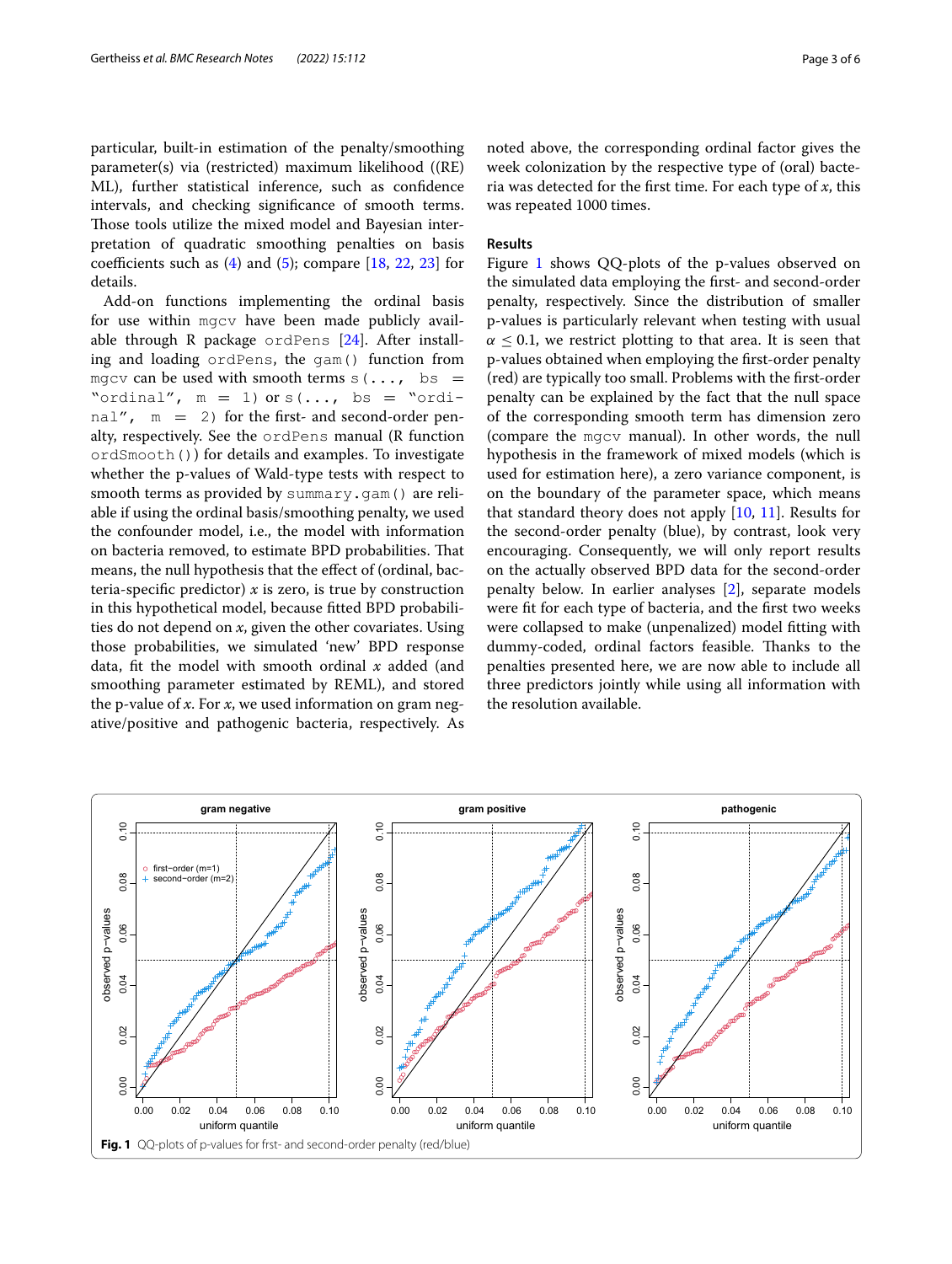**Full model**

<span id="page-3-0"></span>

|         | Table 1 Results for parametric and smooth terms in the full and reduced model when using the second-order ordinal smoothing |  |  |  |  |  |  |  |  |
|---------|-----------------------------------------------------------------------------------------------------------------------------|--|--|--|--|--|--|--|--|
| penalty |                                                                                                                             |  |  |  |  |  |  |  |  |

|                         | run mouer                |            |                          |         |
|-------------------------|--------------------------|------------|--------------------------|---------|
| <b>Parametric terms</b> |                          |            |                          |         |
| Covariate               | Estimate                 | Std. error | z-value                  | p-value |
| (Intercept)             | 6.214                    | 2.630      | 2.363                    | 0.018   |
| Weight (g)              | $-0.013$                 | 0.004      | $-3.381$                 | < 0.001 |
| SGA sym.                | 1.909                    | 1.359      | 1.405                    | 0.160   |
| Sex (male)              | 3.022                    | 1.114      | 2.712                    | 0.007   |
| Multiples               | 1.524                    | 0.744      | 2.048                    | 0.041   |
| Steroids                | $-0.241$                 | 0.090      | $-2.684$                 | 0.007   |
| Antibiotics             | 0.079                    | 0.090      | 0.874                    | 0.382   |
| <b>Smooth terms</b>     |                          |            |                          |         |
| Predictor               | edf                      | Ref.df     | Chi.sq                   | p-value |
| Gram negative           | 1.000                    | 1.000      | 1.307                    | 0.253   |
| Gram positive           | 3.708                    | 4.393      | 5.227                    | 0.264   |
| Pathogenic              | 5.258                    | 5.831      | 13.711                   | 0.030   |
|                         | <b>Reduced model</b>     |            |                          |         |
| <b>Parametric terms</b> |                          |            |                          |         |
| Covariate               | <b>Estimate</b>          | Std. error | z-value                  | p-value |
| (Intercept)             | 6.426                    | 2.170      | 2.961                    | 0.003   |
| Weight (g)              | $-0.012$                 | 0.003      | $-3.859$                 | < 0.001 |
| SGA sym.                | 1.991                    | 1.290      | 1.544                    | 0.123   |
| Sex (male)              | 2.107                    | 0.834      | 2.527                    | 0.012   |
| Multiples               | 1.054                    | 0.528      | 1.995                    | 0.046   |
| Steroids                | $-0.174$                 | 0.072      | $-2.432$                 | 0.015   |
| Antibiotics             | 0.079                    | 0.078      | 1.013                    | 0.311   |
| <b>Smooth terms</b>     |                          |            |                          |         |
| Predictor               | edf                      | Ref.df     | Chi.sq                   | p-value |
| Gram negative           | $\overline{\phantom{0}}$ |            | $\overline{\phantom{0}}$ | ÷       |
| Gram positive           |                          |            |                          |         |
| Pathogenic              | 4.973                    | 5.696      | 13.573                   | 0.027   |
|                         |                          |            |                          |         |

Table [1](#page-3-0) (top) shows the results for the parametric terms if using the second-order penalty [\(5\)](#page-1-2) for the smooth terms. In particular, it is seen/confrmed that low birth weight is a risk factor for BPD, and also male infants and multiples have an increased risk of developing BPD. Antenatal steroids, by contrast, may decrease the risk. Results for the diferent types of bacterial colonization, which are included as ordinal predictors with smooth efects, are also given in Table [1](#page-3-0) and Fig. [2.](#page-4-0) We see that the only signifcant efect is detected for pathogenic bac-teria. The fitted function (Fig. [2,](#page-4-0) right) gives the impression that early detection is associated with increased risk of BPD. Statistical uncertainty, however, is very large (due to the small number of samples with week/level 1) as indicated by the confdence interval. When excluding information on gram negative and positive bacteria from the model, results for the remaining terms (Table [1](#page-3-0), bottom) as well as fitted functions/coefficients for pathogenic bacteria (not shown) look very similar as before. In summary, our results using the ordinal smoothing approach are in line with earlier analyses [\[2](#page-5-1)], but allow for considering all three ordinal predictors (gram negative/positive, pathogenic bacteria) jointly, without the need to collapse levels.

## **Limitations**

With respect to the application/BPD data, the main limitation is the small number of samples in week 1 for pathogenic bacteria. Since the shape of the function in Fig. [2](#page-4-0) (right) depends on the coefficient for week/level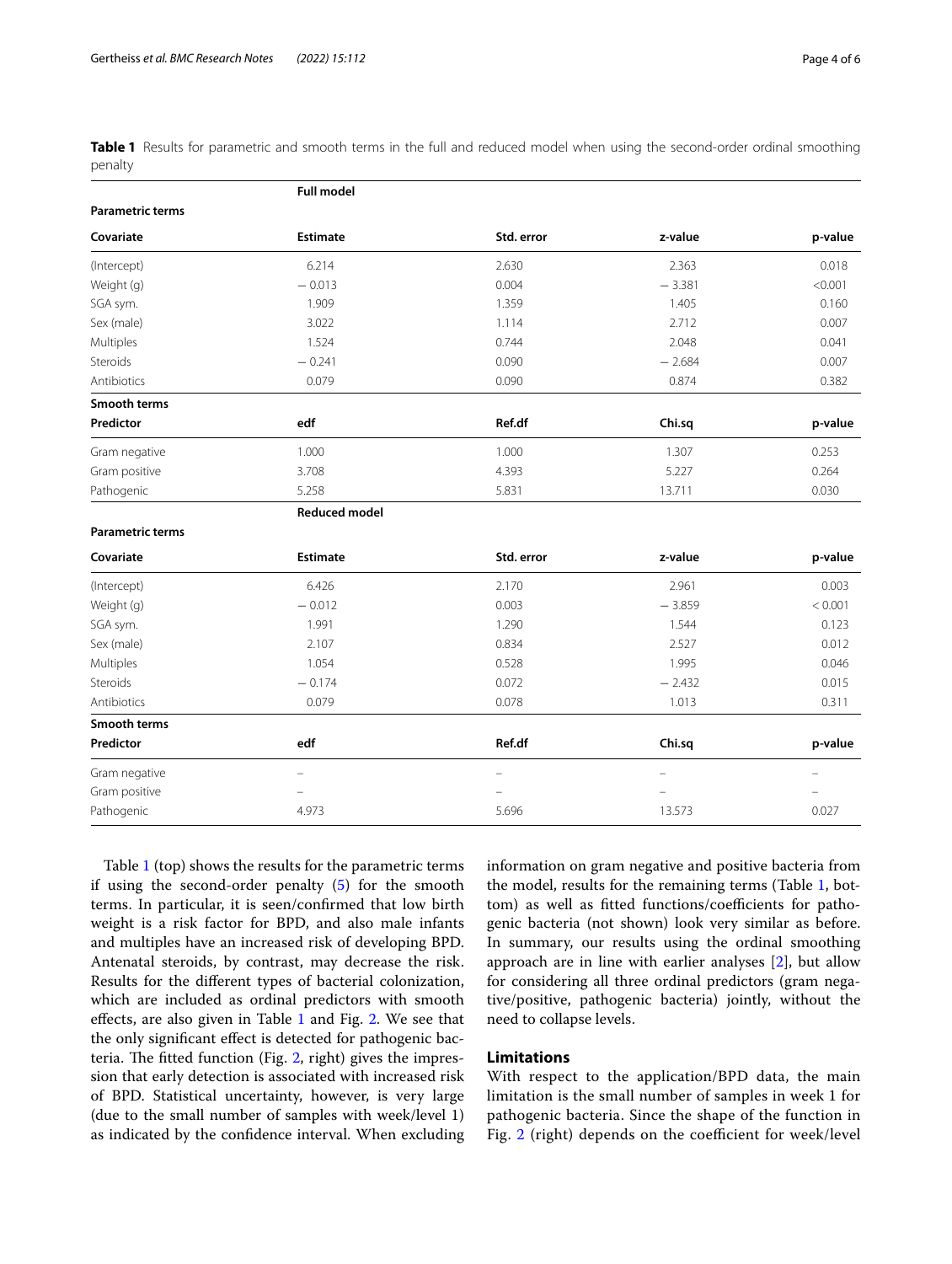

<span id="page-4-0"></span>1, this shape should not be over-interpreted here. From a technical point of view, if using the second-order penalty [\(5\)](#page-1-2), a problem can occur with confdence intervals in terms of under-coverage if the fitted coefficient func-tion is close to being linear (compare Fig. [2](#page-4-0), left). This problem is also found for (generalized) additive models with continuous covariates, and the suggested fix is to change the target of inference to the smooth term plus the overall model intercept [[18,](#page-5-12) [25\]](#page-5-20). Furthermore, our implementation does not include extensions like ordinal smoothing spline *isotonic* regression [[7\]](#page-5-4). Finally, it should be noted that all statements made and conclusions drawn in this article refer to statistical inference if smoothing parameters are estimated by REML (or ML). When using GCV (which is the default in mgcv!), results should be treated with caution.

#### **Abbreviations**

BPD: Bronchopulmonary Dysplasia; (RE)ML: (Restricted) maximum likelihood; GCV: Generalized cross-validation.

#### **Acknowledgements**

The authors would like to thank the Editor and an anonymous reviewer for their constructive feedback that helped us to improve the paper.

#### **Author's contributions**

JG conducted the data analysis/numerical experiments and wrote the manuscript. FS implemented the method for use within mgcv. TL and HE collected the data and were involved in the discussion of the manuscript. All authors read and approved the fnal manuscript.

#### **Funding**

Open Access funding enabled and organized by Projekt DEAL. This work was supported in part by Deutsche Forschungsgemeinschaft (DFG) under Grant GE2353/2-1.

#### **Availability of data and materials**

The software presented together with examples is publicly available on CRAN through open source R add-on package ordPens [\[24](#page-5-18)]. The data [[2](#page-5-1)] that support the fndings of this study are available on reasonable request from H.E. (harald.ehrhardt@paediat.med.uni-giessen.de). An earlier yet extended version of this article providing further technical details and simulation studies is available at <https://arxiv.org/abs/2102.01946>.

#### **Declarations**

#### **Ethics approval and consent to participate**

The results presented only refer to a secondary data analysis. The original study [[2](#page-5-1)] had been conducted following the rules of the Declaration of Helsinki of 1975, revised in 2013. The retrospective analysis was approved by the ethics committee of the Justus-Liebig-University Giessen (Az 97/14).

#### **Consent for publication**

Not applicable (secondary data analysis).

#### **Competing interests**

The authors declare that they have no competing interests.

#### **Author details**

<sup>1</sup> School of Economics and Social Sciences, Helmut Schmidt University/ University of the Federal Armed Forces, Hamburg, Germany. <sup>2</sup>Department of Statistics, Ludwig Maximilians University, Munich, Germany. <sup>3</sup>Department of General Pediatrics and Neonatology, Justus Liebig University, Giessen, Germany. <sup>4</sup> German Center for Lung Research (DZL), Universities of Giessen and Marburg Lung Center (UGMLC), Giessen, Germany.

#### Received: 18 January 2022 Accepted: 8 March 2022 Published online: 22 March 2022